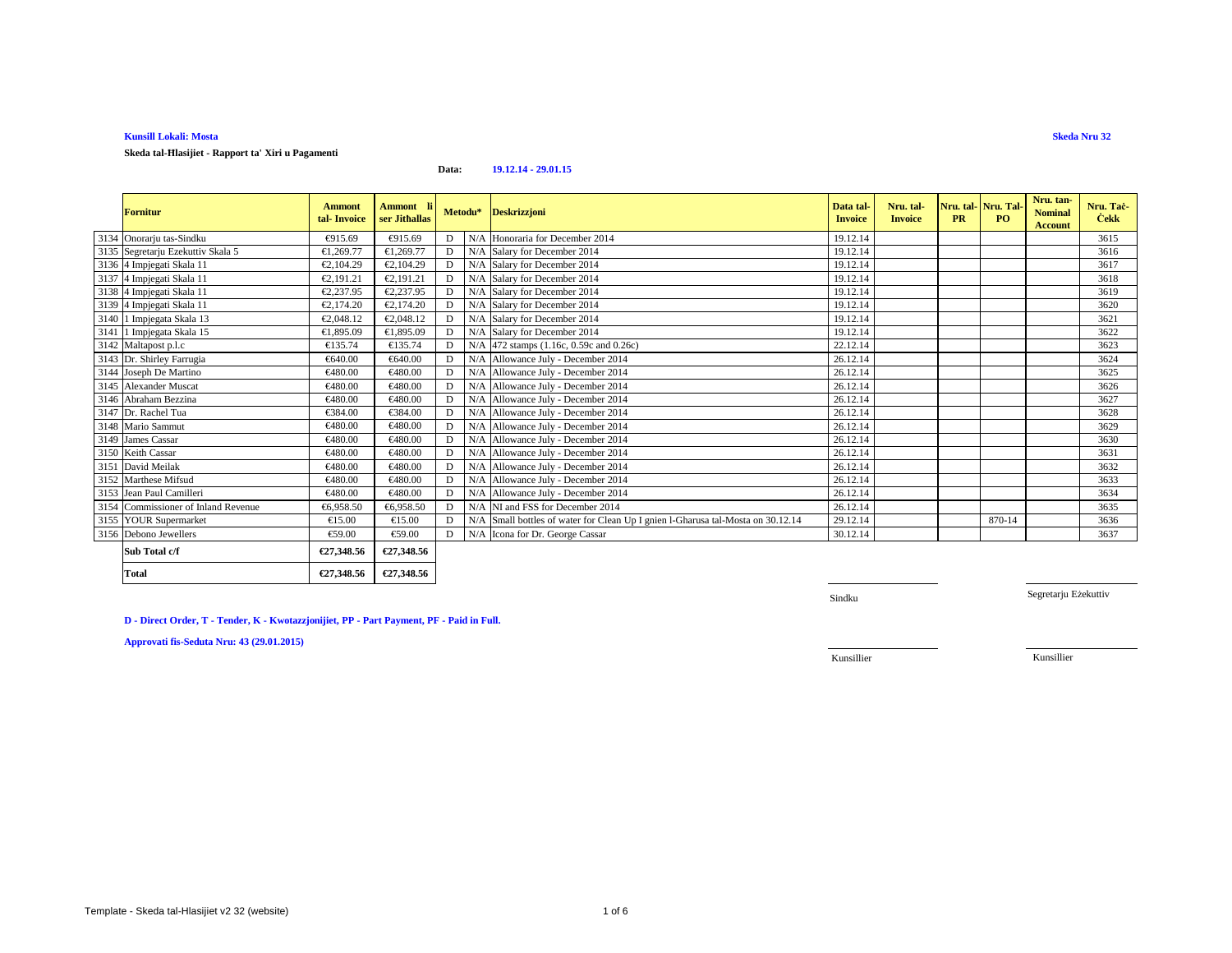**Skeda tal-Ħlasijiet - Rapport ta' Xiri u Pagamenti**

### **Data:19.12.14 - 29.01.15**

|      | <b>Fornitur</b>                                 | <b>Ammont</b> tal-<br><b>Invoice</b> | Ammont li<br>ser Jithallas | Metodu* |            | <b>Deskrizzjoni</b>                                                           | Data tal<br><b>Invoice</b> | Nru. tal-<br><b>Invoice</b> | Nru. tal Nru. Tal<br><b>PR</b> | PO.    | Nru. tan-<br><b>Nominal</b><br>Account | Nru. Tac-<br><b>Cekk</b> |
|------|-------------------------------------------------|--------------------------------------|----------------------------|---------|------------|-------------------------------------------------------------------------------|----------------------------|-----------------------------|--------------------------------|--------|----------------------------------------|--------------------------|
|      | 3157 Philip Azzopardi                           | €2,111.53                            | €2,111.53                  |         | <b>INV</b> | Service of Mainenance Hand / Office Messenger - December 2014                 | 31.12.14                   | 14-Dec                      |                                |        |                                        | 3638                     |
|      | 3158 Philip Azzopardi                           | €650.00                              | €650.00                    | T       | <b>INV</b> | Use of Van HGV 07 - December 2014                                             | 31.12.14                   | 14-Dec                      |                                |        |                                        | 3639                     |
|      | 3159 A.R.M.S                                    | €81.34                               | €81.34                     | D       | <b>INV</b> | Taht il-Pont Triq l-Isperanza 23.09.14 - 6.12.14                              | 27.12.14                   | 19654739                    |                                |        |                                        | 3640                     |
|      | 3160 A.R.M.S                                    | €344.27                              | €344.27                    | D       | <b>INV</b> | Town Hall at Civic Centre 26.09.14 - 0512.14                                  | 27.12.14                   | 19654751                    |                                |        |                                        | 3641                     |
|      | 3161 A.R.M.S                                    | €137.30                              | €137.30                    | D       | <b>INV</b> | 31 General Building Contractor                                                | 27.12.14                   | 19654738                    |                                |        |                                        | 3642                     |
|      | 3162 GO p.l.c                                   | €27.73                               | €27.73                     | D       |            | INV Mosta Youth Empowerment-Billing Summary-Rental Oct 14 Consumption Sept 14 | 17.11.14                   | 40770543                    |                                |        |                                        | 3643                     |
|      | 3163 Joseph Baldacchino - Blue Creek Restaurant | €510.00                              | €510.00                    | D       |            | N/AXmas Staff Dinner 2014 - 17 persons @ €30.00 per person                    | 07.01.15                   |                             |                                |        |                                        | 3644                     |
|      | 3164 C&C Express Limited                        | €46.00                               | €46.00                     | D       |            | N/A Claim 6 sent on 12.01.15 for Archaeotur Project (refundable)              | 12.01.15                   |                             |                                |        |                                        | 3645                     |
|      | 3165 Department of Information                  | €9.32                                | €9.32                      | D       | N/A        | Advert re Executive Secretary Vacancy                                         | 12.01.15                   |                             |                                |        |                                        | 3646                     |
|      | 3166 Spot on Gypsum Ltd.                        | €197.07                              | €197.07                    | D       | K          | Supply of gypsum material                                                     | 20.01.15                   | 101167                      |                                | 877-15 |                                        | 3647                     |
|      | 3167 GO p.l.c                                   | €19.56                               | €19.56                     | D       | <b>INV</b> | 79416841 - Rental Janaury 2015 Consumption December 2014                      | 12.01.15                   | 41574465                    |                                |        |                                        | 3648                     |
|      | 3168 GO p.l.c                                   | €65.91                               | €65.91                     | D       | IN         | 99990002 - Rental Janaury 2015 Consumption December 2014                      | 12.01.15                   | 41557912                    |                                |        |                                        | 3649                     |
|      | 3169 GO p.l.c                                   | €372.00                              | €372.00                    | D       | <b>INV</b> | Billing Summary - Rental Janaury 2015 Consumption December 2014               | 14.01.15                   | 41597985                    |                                |        |                                        | 3650                     |
|      | 3170 GO p.l.c                                   | €13.87                               | €13.87                     | D       | <b>INV</b> | Internet - Rental Janaury 2015 Consumption December 2014                      | 14.01.15                   | 41606856                    |                                |        |                                        | 3651                     |
|      | 3171 Dr. Martin Fenech                          | €890.20                              | €890.20                    | D       | N/A        | Reimbursement of accident (Court - Kevin Camilleri)                           | 05.01.15                   | $Jan-15$                    |                                |        |                                        | 3652                     |
|      | 3172 JGC Playon                                 | €6,620.25                            | €6,620.25                  |         | <b>INV</b> | KLM 01-14 - Supply& Installation of swings in Reggie Cilia (full payment)     | 28.07.14                   | 182-14                      |                                |        | J49                                    | 3653                     |
| 3173 |                                                 |                                      |                            |         |            | Cancelled                                                                     |                            |                             |                                |        |                                        | 3654                     |
|      | 3174 DP Roads Construction Ltd                  | €26,826.87                           |                            | T       | <b>INV</b> | Resurfacing of Triq Mons Mikiel Azz. 30% of €89,42324 (Part Payment)          | 31.10.14                   | 118                         |                                |        |                                        | 3655                     |
|      |                                                 | $-€500.00$                           | €26,326.87                 |         |            | Less Amount re Inv 47-2014 - Mosta Attiva 2014                                |                            |                             |                                |        |                                        |                          |
|      |                                                 |                                      |                            |         |            |                                                                               |                            |                             |                                |        |                                        |                          |
|      | Sub Total c/f                                   | €38,423.22                           | €38,423.22                 |         |            |                                                                               |                            |                             |                                |        |                                        |                          |
|      | Sub Total b/f (page 1 of 6)                     | €27,348.56                           | €27,348.56                 |         |            |                                                                               |                            |                             |                                |        |                                        |                          |
|      | <b>Total</b>                                    | €65,771.78                           | €65,771.78                 |         |            |                                                                               | Sindku                     |                             |                                |        | Segretarju Eżekuttiv                   |                          |

**D - Direct Order, T - Tender, K - Kwotazzjonijiet, PP - Part Payment, PF - Paid in Full.**

**Approvati fis-Seduta Nru: 43 (29.01.2015)**

Kunsillier

Kunsillier

**Skeda Nru 32**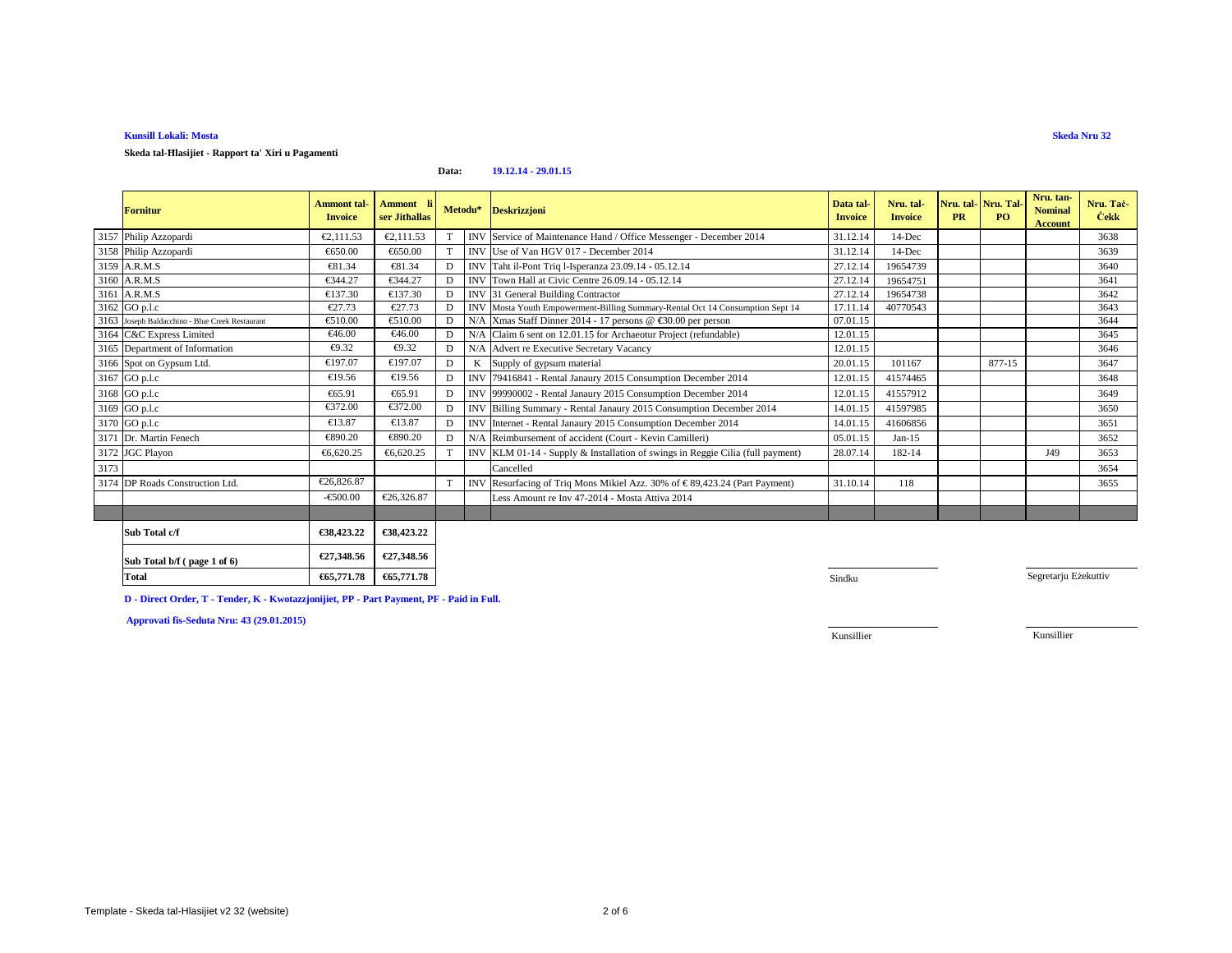**Skeda tal-Hlasijiet - Rapport ta' Xiri u Pagamenti**

#### **Data:19.12.14 - 29.01.15**

| <b>Fornitur</b>                          | <b>Ammont tal-</b><br><b>Invoice</b> | Ammont li<br>ser Jithallas |             | Metodu*    | <b>Deskrizzjoni</b>                                                        | Data tal-<br><b>Invoice</b> | Nru. tal-<br><b>Invoice</b> | Nru. tal Nru. Tal<br><b>PR</b> | P <sub>O</sub> | Nru. tan-<br><b>Nominal</b><br>Account | Nru. Taċ<br><b>Cekk</b> |
|------------------------------------------|--------------------------------------|----------------------------|-------------|------------|----------------------------------------------------------------------------|-----------------------------|-----------------------------|--------------------------------|----------------|----------------------------------------|-------------------------|
| 3175 Adam Bugeja                         | €613.60                              |                            | T           |            | INV Reconstruction of boundary wall & replacing of sign in Vial Millbrae   | 31.10.14                    | 553/14                      |                                |                | A63                                    | 3656                    |
| 3176 Adam Bugeja                         | €5,438.60                            | €6,052.20                  | T           |            | INV Repair of pavement in various streets in Mosta + other works KLM 07-12 | 28.01.15                    | 554/14                      |                                |                |                                        | 3656                    |
| 3177 Anna Maria Grech                    | €600.00                              | €600.00                    | T           |            | <b>INV</b> Youth Work Services October 2014                                | 01.12.14                    | 10/14                       |                                |                | G32                                    | 3657                    |
| 3178 Alka Ceramics                       | €708.00                              | €708.00                    | D           |            | INV Handmade tokens for Lejla Agrarja 2014                                 | 19.08.14                    | 5905                        |                                |                | A24                                    | 3658                    |
| 3179 Anton Spiteri                       | €70.00                               | €70.00                     | $\mathbf D$ |            | INV Il-Mosta (Parish) Magazine Advert half page                            | 07.01.15                    | $20-17$                     |                                | 858-14         |                                        | 3659                    |
| 3180 C&X Ironmongery                     | €113.33                              |                            | D           |            | <b>INV</b> Various Maintenance Items                                       | 22.10.14                    | 8205                        |                                | 835-14         | C <sub>105</sub>                       | 3660                    |
| 3181 C&X Ironmongery                     | €43.40                               | €156.73                    | D           |            | <b>INV</b> Various Maintenance Items                                       | 05.11.14                    | 8206                        |                                | 849-14         | C105                                   | 3660                    |
| 3182 C.S.D Office Trade                  | €164.25                              | €164.25                    | D           |            | <b>INV</b> Various Stationary Items                                        | 22.10.14                    | 50637                       |                                | 834-14         | C95                                    | 3661                    |
| 3183 Complete Supplies Ltd.              | €225.44                              | €225.44                    | D           |            | <b>INV</b> Various Toners                                                  | 05.09.14                    | 213394                      |                                | 794-14         | C <sub>101</sub>                       | 3662                    |
| 3184 Compunet Ltd.                       | €235.52                              | €235.52                    | D           |            | <b>INV</b> Various Toners                                                  | 19.11.14                    | 011489                      |                                | 851-14         | C <sub>39</sub>                        | 3663                    |
| 3185 DDE Attard Ltd.                     | €47.20                               | €47.20                     | D           | <b>INV</b> | 1 Mobile Toilet for 2 days for Abseiling Event 2014                        | 11.12.14                    | 868                         |                                | 841-14         | D42                                    | 3664                    |
| 3186 Emmanuel Camilleri                  | €83.50                               | €83.50                     | D           |            | INV Supply & printing of Self-carbon receipt books triplicate              | 29.11.14                    | 1270                        |                                | 859-14         | C84                                    | 3665                    |
| 3187 Ell's Urban Services Ltd.           | €1,622.70                            | €1,622.70                  | D           | <b>INV</b> | Patching in Triq il-Kbira                                                  | 16.09.13                    | M12-08                      |                                |                | E15                                    | 3666                    |
| 3188 Ell's Urban Services Ltd.           | €10,000.00                           | €10,000.00                 | T           | PP         | Payment on Account on road patching works carried out during 2014          | 29.01.15                    |                             |                                |                |                                        | 3666                    |
| 3189 E.L.C Ltd.                          | €3.380.83                            | €3.380.83                  |             | <b>INV</b> | Cleaning and Maintennce of Parks and Gardens October 2014                  | 31.10.14                    | 11405                       |                                |                | E22                                    | 3667                    |
| 3190 Enemalta                            | €233.00                              | €233.00                    | D           | <b>INV</b> | Update of database, form A, demarction charges                             | 10.12.14                    | 1800002390                  |                                |                | E03                                    | 3668                    |
| 3191 FGL Commercial Sales Ltd.           | €7,597.54                            | €7,597.54                  |             | <b>INV</b> | Supply& Installation of soft flooring in Reggie Cilia KLM 01-14            | 14.08.14                    | 17001                       |                                |                | F18                                    | 3669                    |
| 3192 Frankie Mifsud                      | €831.25                              |                            | T           |            | INV Maintanance & Cleaning for the Public Convenience Sep 2014             | 30.09.14                    | 0028                        |                                |                | F <sub>29</sub>                        | 3670                    |
| 3193 Frankie Mifsud                      | €831.25                              |                            | T           | <b>INV</b> | Maintanance & Cleaning for the Public Convenience Oct 2014                 | 31.10.14                    | 0029                        |                                |                | F <sub>29</sub>                        | 3670                    |
| 3194 Frankie Mifsud                      | €324.90                              | €1.987.40                  |             | <b>INV</b> | Extra hours for Aug 2014 and Sept 2014                                     | 30.09.14                    | 0030                        |                                |                | F <sub>29</sub>                        | 3670                    |
| 3195 Galea Curmi Engineering Consultants | €408.81                              | €408.81                    |             | <b>INV</b> | <b>Contract Manager Fee October 2014</b>                                   | 31.10.14                    | 2669                        |                                |                | G37                                    | 3671                    |
| Sub Total c/f                            | €33,573.12                           | €33,573.12                 |             |            |                                                                            |                             |                             |                                |                |                                        |                         |
| Sub Total b/f (page 2 of 6)              | €65,771.78                           | €65,771.78                 |             |            |                                                                            |                             |                             |                                |                |                                        |                         |
| <b>Total</b>                             | €99,344.90                           | €99,344.90                 |             |            |                                                                            | Sindku                      |                             |                                |                | Segretarju Eżekuttiv                   |                         |

0<sup>0</sup>

**D - Direct Order, T - Tender, K - Kwotazzjonijiet, PP - Part Payment, PF - Paid in Full.**

**Approvati fis-Seduta Nru: 43 (29.01.2015)**

Kunsillier

Kunsillier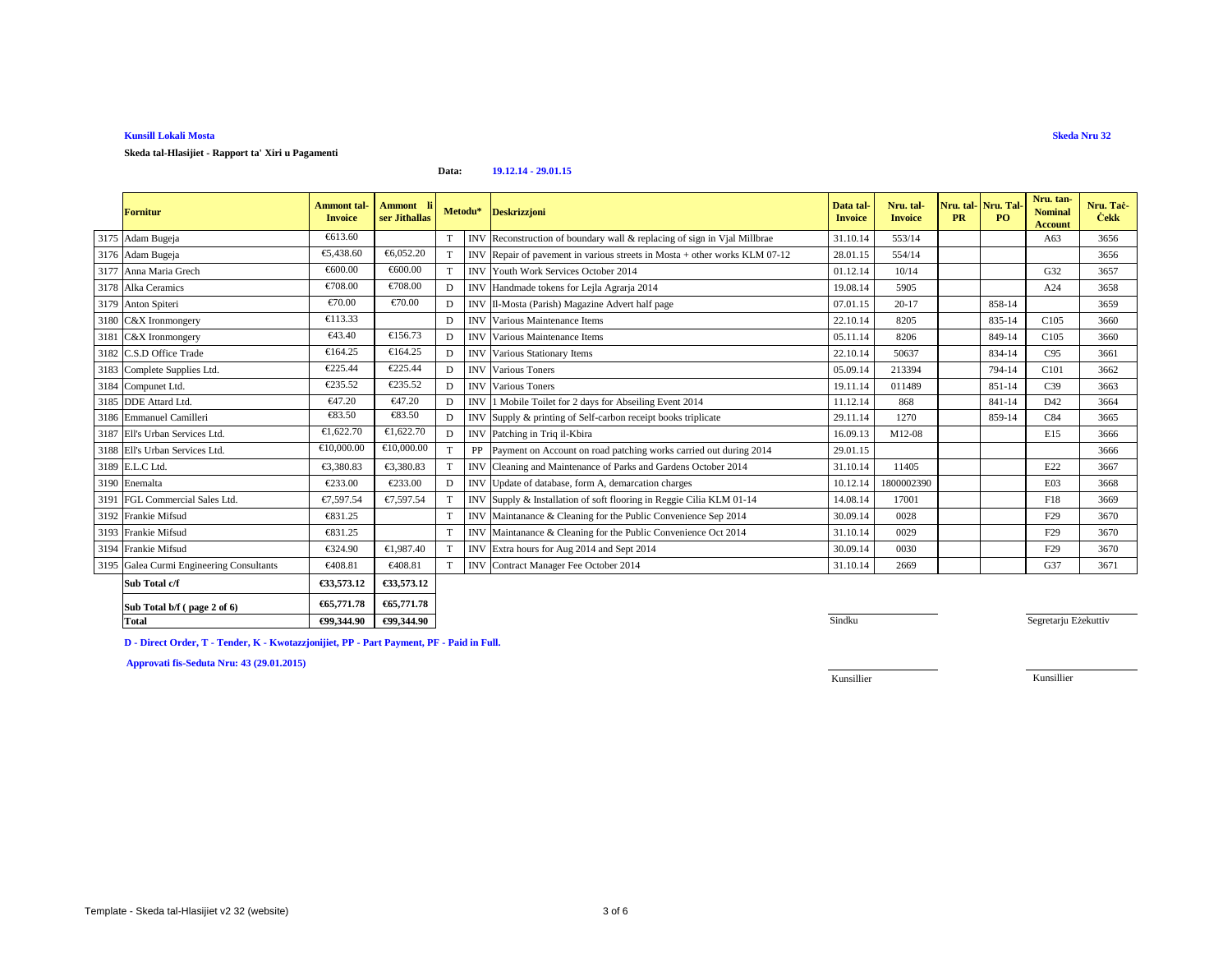**Skeda tal-Hlasijiet - Rapport ta' Xiri u Pagamenti**

### **Data:19.12.14 - 29.01.15**

| <b>Fornitur</b>                            | <b>Ammont tal-</b><br><b>Invoice</b> | Ammont li<br>ser Jithallas | Metodu*     |            | <b>Deskrizzjoni</b>                                       | Data tal-<br><b>Invoice</b> | Nru. tal-<br><b>Invoice</b> | Nru. tal   Nru. Tal<br><b>PR</b> | PO <sub>1</sub> | Nru. tan-<br><b>Nominal</b><br><b>Account</b> | Nru. Tac<br><b>Cekk</b> |
|--------------------------------------------|--------------------------------------|----------------------------|-------------|------------|-----------------------------------------------------------|-----------------------------|-----------------------------|----------------------------------|-----------------|-----------------------------------------------|-------------------------|
| 3196 The Guard & Warden Service House Ltd. | €336.81                              | €33681                     | $\mathbf D$ | <b>INV</b> | Traffic Management for November 2014                      | 30.11.14                    | GS 001439                   |                                  |                 | G26                                           | 3672                    |
| 3197 Housing Authority                     | €1,677.50                            | €1,677.50                  | D           | <b>INV</b> | 1-5 Binja tal-Iperanza taz-Zokrija Mosta - rent           | 10.12.14                    | R23190                      |                                  |                 | H11                                           | 3673                    |
| 3198 Inserv                                | €28.09                               | €28.09                     | D           | <b>INV</b> | Plastic cutlery for Xmas Party for Elderly 204            | 15.12.14                    | 260914                      |                                  | 866-14          | I11                                           | 3674                    |
| 3199 Jimmy Muscat                          | €1,207.50                            | €1,207.50                  | T           |            | INV Bulky Refuse Otober 2014                              | 09.12.14                    | $Oct-14$                    |                                  |                 | J33                                           | 3675                    |
| 3200 Joseph Calleja                        | €450.00                              | €450.00                    | D           | <b>INV</b> | Cutting of grass in Tiq Sagra Familja & Triq il-Bizbizija | 19.11.14                    | 153                         |                                  | 843-14          | J51                                           | 3676                    |
| 3201 Arch. Joseph Attard                   | €265.09                              | €265.09                    | T           | <b>INV</b> | Contract Managr Fee for Triq Ta' Mlit                     | 03.11.14                    | 18/14M                      |                                  |                 | P <sub>56</sub>                               | 3677                    |
| 3202 Dr. Joe Mifsud                        | €590.00                              |                            | T           | <b>INV</b> | Legal Fee September 2014                                  | 19.11.14                    | Sep-14                      |                                  |                 | M71                                           | 3678                    |
| 3203 Dr. Joe Mifsud                        | €590.00                              | €1.180.00                  | T           | <b>INV</b> | Legal Fee October2014                                     | 18.11.14                    | $Oct-14$                    |                                  |                 | M71                                           | 3678                    |
| 3204 Karta Converters Ltd.                 | €126.97                              | €126.97                    | D           |            | INV Maxi toilet pape 2Ply 650 sheets                      | 27.10.14                    | 670520                      |                                  | 838-14          | K19                                           | 3679                    |
| 3205 Koperattiva Tabelli u Sinjali         | €866.40                              |                            | T           | <b>INV</b> | Road Markings                                             | 25.03.14                    | 19236                       |                                  |                 | G2365                                         | 3680                    |
| 3206 Koperattiva Tabelli u Sinjali         | €346.13                              |                            | T           | <b>INV</b> | Traffic Signs JobNo. 10328                                | 30.05.14                    | 19538                       |                                  |                 | G2365                                         | 3680                    |
| 3207 Koperattiva Tabelli u Sinjali         | €467.64                              |                            | T           | <b>INV</b> | Traffic Signs JobNo. 10327                                | 30.05.14                    | 19537                       |                                  |                 | G2365                                         | 3680                    |
| 3208 Koperattiva Tabelli u Sinjali         | €317.30                              | €1,997.47                  | T           | <b>INV</b> | TrafficSigns Job No. 10355                                | 14.06.14                    | 19584                       |                                  |                 | G2365                                         | 3680                    |
| 3209 The Lighthouse Keepers                | €110.98                              | €110.98                    | T           |            | INV Street Lightig Maintenance                            | 14.01.14                    | 2048                        |                                  |                 | <b>T35</b>                                    | 3681                    |
| 3210 The Lighthouse Keepers                | €101.74                              | €101.74                    | T           | <b>INV</b> | Street Lightig Maintenance                                | 17.01.14                    | 2051                        |                                  |                 | T35                                           | 3681                    |
| 3211 The Lighthouse Keepers                | €101.74                              | €101.74                    | T           | <b>INV</b> | Street Lightig Maintenance                                | 20.01.14                    | 2056                        |                                  |                 | <b>T35</b>                                    | 3681                    |
| 3212 The Lighthouse Keepers                | €110.98                              | €110.98                    | T           | <b>INV</b> | Street Lightig Maintenance                                | 20.01.14                    | 2067                        |                                  |                 | T35                                           | 3681                    |
| 3213 The Lighthouse Keepers                | €39.66                               | €39.66                     | T           | <b>INV</b> | Street LightingMaintenance                                | 20.01.14                    | 2068                        |                                  |                 | T35                                           | 3681                    |
| 3214 The Lighthouse Keepers                | €29.59                               | €29.59                     | T           | <b>INV</b> | Street LightingMaintenance                                | 20.01.14                    | 2069                        |                                  |                 | T35                                           | 3681                    |
| 3215 The Lighthouse Keepers                | €9.78                                | €9.78                      | T           | <b>INV</b> | <b>Street Lighting Mintenance</b>                         | 20.01.14                    | 2070                        |                                  |                 | <b>T35</b>                                    | 3681                    |
| 3216 The Lighthouse Keepers                | € $0.00$                             | € $0.00$                   | T           | <b>INV</b> | <b>Street Lighting Mintenance</b>                         | 20.01.14                    | 2071                        |                                  |                 | <b>T35</b>                                    | 3681                    |
| 3217 The Lighthouse Keepers                | €27.86                               | €27.86                     | T           | <b>INV</b> | Street LightingMaintenance                                | 20.01.14                    | 2072                        |                                  |                 | T35                                           | 3681                    |
| 3218 The Lighthouse Keepers                | €113.72                              | €113.72                    | T           | <b>INV</b> | <b>Street Lightig Maintenance</b>                         | 20.01.14                    | 2073                        |                                  |                 | T35                                           | 3681                    |
| 3219 The Lighthouse Keepers                | €35.62                               | €35.62                     | T           |            | <b>INV</b> Street LightingMaintenance                     | 20.01.14                    | 2074                        |                                  |                 | T35                                           | 3681                    |
| 3220 The Lighthouse Keepers                | €31.87                               | €31.87                     | T           | <b>INV</b> | Street LightingMaintenance                                | 20.01.14                    | 2075                        |                                  |                 | T35                                           | 3681                    |
| Sub Total c/f                              | €7,982.97                            | €7,982.97                  |             |            |                                                           |                             |                             |                                  |                 |                                               |                         |

| Sub Total b/f (page 3 of 6) | €99.344.90  | €99,344.90  |
|-----------------------------|-------------|-------------|
| Total                       | €107.327.87 | €107,327.87 |

Segretarju Eżekuttiv

**D - Direct Order, T - Tender, K - Kwotazzjonijiet, PP - Part Payment, PF - Paid in Full.**

**Approvati fis-Seduta Nru: 43 (29.01.2015)**

Kunsillier

Kunsillier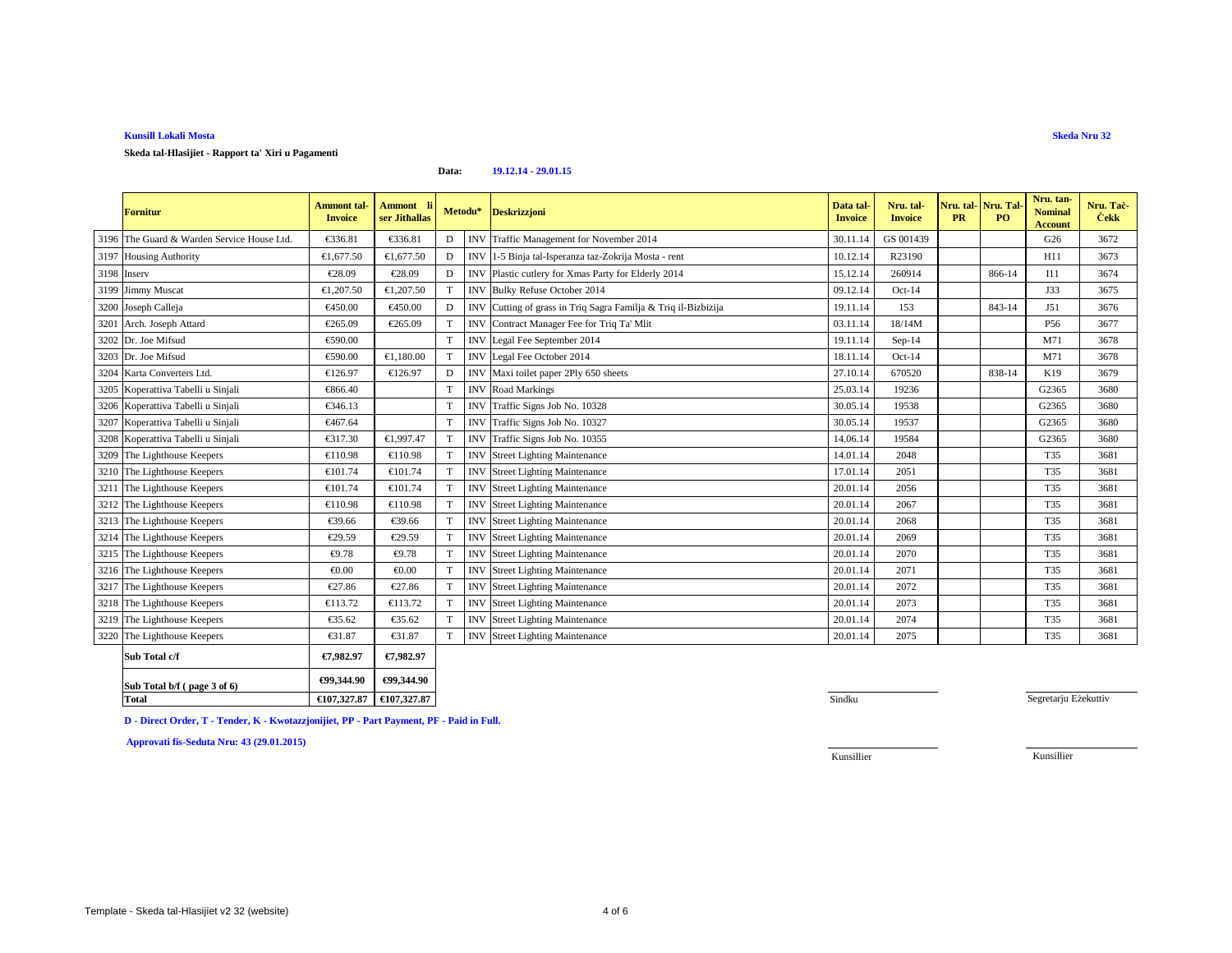**Skeda tal-Hlasijiet - Rapport ta' Xiri u Pagamenti**

### **Data:19.12.14 - 29.01.15**

| <b>Fornitur</b>                   | <b>Ammont</b> tal<br><b>Invoice</b> | Ammont li<br>ser Jithallas | Metodu*         |                 | <b>Deskrizzjoni</b>                                      | Data tal-<br><b>Invoice</b> | Nru. tal-<br><b>Invoice</b> | Nru. tal   Nru. Tal<br><b>PR</b> | PO.    | Nru. tan-<br><b>Nominal</b><br><b>Account</b> | Nru. Tac-<br><b>Cekk</b> |
|-----------------------------------|-------------------------------------|----------------------------|-----------------|-----------------|----------------------------------------------------------|-----------------------------|-----------------------------|----------------------------------|--------|-----------------------------------------------|--------------------------|
| 3221 The Lighthouse Keepers       | €31.34                              | €31.34                     | T               | IN'             | Street LightingMaintenance                               | 20.01.14                    | 2076                        |                                  |        | T35                                           | 3681                     |
| 3222 The Lighthouse Keepers       | € $0.00$                            | € $0.00$                   | T               | IN <sub>1</sub> | <b>Street Lighting Mintenance</b>                        | 20.01.14                    | 2077                        |                                  |        | T35                                           | 3681                     |
| 3223 The Lighthouse Keepers       | €18.81                              | €18.81                     | T               | <b>INV</b>      | Street LightingMaintenance                               | 20.01.14                    | 2079                        |                                  |        | T35                                           | 3681                     |
| 3224 The Lighthouse Keepers       | €6.28                               | €6.28                      | T               | <b>INV</b>      | <b>Street Lighting Mintenance</b>                        | 20.01.14                    | 2080                        |                                  |        | T35                                           | 3681                     |
| 3225 The Lighthouse Keepers       | €62.85                              | €62.85                     | $^{\mathrm{T}}$ | <b>INV</b>      | Street LightingMaintenance                               | 20.01.14                    | 2081                        |                                  |        | T35                                           | 3681                     |
| 3226 The Lighthouse Keepers       | €33.75                              | €33.75                     | T               | <b>INV</b>      | Street LightingMaintenance                               | 20.01.14                    | 2082                        |                                  |        | T35                                           | 3681                     |
| 3227 The Lighthouse Keepers       | € $0.00$                            | €0.00                      | T               | IN <sub>1</sub> | <b>Street Lighting Mintenance</b>                        | 17.01.14                    | 2089                        |                                  |        | T35                                           | 3681                     |
| 3228 The Lighthouse Keepers       | € $0.00$                            | € $0.00$                   | T               | <b>IN</b>       | <b>Street Lighting Mintenance</b>                        | 17.01.14                    | 2090                        |                                  |        | T35                                           | 3681                     |
| 3229 The Lighthouse Keepers       | €5.58                               | €5.58                      | T               | <b>INV</b>      | <b>Street Lighting Mintenance</b>                        | 03.04.14                    | 2095                        |                                  |        | T35                                           | 3681                     |
| 3230 The Lighthouse Keepers       | €122.73                             | €122.73                    | T               | <b>INV</b>      | <b>Street Lightig Maintenance</b>                        | 03.04.14                    | 2078                        |                                  |        | T35                                           | 3681                     |
| 3231 Mailbox Services Ltd.        | €295.30                             | €295.30                    | D               | <b>INV</b>      | Door to DoorDistribution Council Magazine Dec 14         | 23.12.14                    | 1087                        |                                  |        | M72                                           | 3682                     |
| 3232 Martin Grech                 | €140.00                             | €140.00                    | D               | IN              | Flower arrangement forQalbiena Mostin 2014               | 16.11.14                    | 58                          |                                  | 853-14 | G <sub>02</sub>                               | 3683                     |
| 3233 Mosta Electronic Centre      | €76.70                              | €76.70                     | D               | IN              | Amplifier Repairand Service                              | 07.11.14                    | MEC0106195                  |                                  | 845-14 | M36                                           | 3684                     |
| 3234 Mario Mallia                 | €68.44                              | €68.44                     | D               | <b>INV</b>      | 2 boxes of screws for peed moderators with 50 scews each | 14.10.14                    | 282/14                      |                                  | 832-14 | M64                                           | 3685                     |
| 3235 Noel Fabri                   | €79.70                              |                            | D               | <b>INV</b>      | Library Service September 2014                           | 10.10.14                    | Sep-14                      |                                  |        | M100                                          | 3686                     |
| 3236 Noel Fabri                   | €59.78                              |                            | D               | <b>INV</b>      | Library Service October 2014                             | 03.11.14                    | $Oct-14$                    |                                  |        | M100                                          | 3686                     |
| 3237 Noel Fabri                   | €79.70                              | €219.18                    | $\Gamma$        | <b>INV</b>      | Library Service November2014                             | 22.12.14                    | $Nov-14$                    |                                  |        | M100                                          | 3686                     |
| 3238 Northern Cleaning Group Ltd. | €12,143.53                          |                            | T               | <b>INV</b>      | Collection of Waste July 2014                            | 31.07.14                    | 7/14                        |                                  |        | N11                                           | 3687                     |
| 3239 Northern Cleaning Group Ltd. | €3,097.50                           |                            | T               | <b>INV</b>      | Collection of seperated waste (Grey Bag) August 2014     | 30.09.14                    | NCGrec36/14                 |                                  |        | N11                                           | 3687                     |
| 3240 Northern Cleaning Group Ltd. | €12,244.89                          |                            | T               | <b>INV</b>      | Collection of Waste August 2014                          | 31.08.14                    | 8/14                        |                                  |        | N11                                           | 3687                     |
| 3241 Northern Cleaning Group Ltd. | €11,595.51                          | €39,081.43                 | $^{\mathrm{T}}$ | INV             | Collection of Waste September 2014                       | 30.09.14                    | 9/14                        |                                  |        | N11                                           | 3687                     |
| 3242 Pace & Mercieca Ltd.         | €594.72                             | €594.72                    | D               | <b>INV</b>      | 18mm exteriorplywood 8x4 for stage - Jum il-Mosta 2014   | 03.09.14                    | 893450                      |                                  | 791-14 | P34                                           | 3688                     |
| 3243 Commissioner of Police       | €104.83                             | €104.83                    | D               | <b>INV</b>      | Police Service of Jum Qalbiena Mostin 2014               | 24.10.14                    | 54909                       |                                  | 847-14 | <b>P01</b>                                    | 3689                     |

| Sub Total c/f               | €40,861.94 | €40,861.94                        |  |
|-----------------------------|------------|-----------------------------------|--|
| Sub Total b/f (page 4 of 6) |            | €107,327.87 $\epsilon$ 107,327.87 |  |
| Total                       |            | €148,189.81 $\in$ 148,189.81      |  |

1 Sindku a Shekara ta 1988 haɗa ta 1989 haɗa ta 1989 haɗa ta 1989 haɗa ta 1989 haɗa ta 1989 haɗa ta 1989 haɗa

Segretarju Eżekuttiv

**D - Direct Order, T - Tender, K - Kwotazzjonijiet, PP - Part Payment, PF - Paid in Full.**

**Approvati fis-Seduta Nru: 43 (29.01.2015)**

Kunsillier

Kunsillier

**Skeda Nru 32**